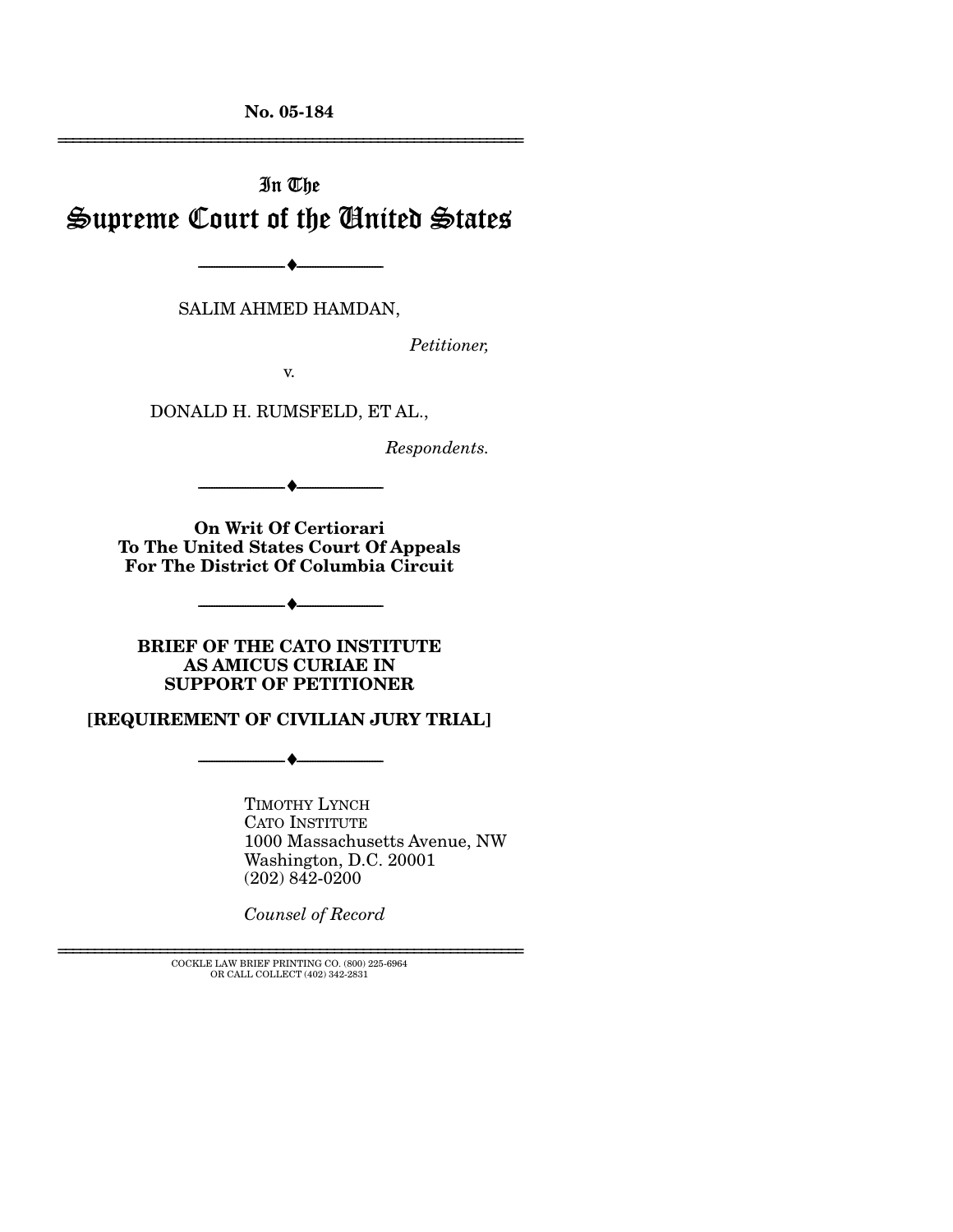## TABLE OF CONTENTS

Page

|                                                                                                                                                       | $\mathbf{i}$   |
|-------------------------------------------------------------------------------------------------------------------------------------------------------|----------------|
|                                                                                                                                                       | ii             |
|                                                                                                                                                       | 1              |
|                                                                                                                                                       | $\mathbf{1}$   |
|                                                                                                                                                       | $\overline{2}$ |
|                                                                                                                                                       | 4              |
| THE PRESIDENT CANNOT CHOOSE WHEN<br>$I_{\star}$<br>AND IF HE WILL COMPLY WITH THE CON-<br>STITUTIONAL GUARANTEE OF TRIAL BY                           | 4              |
| THE CONGRESS CANNOT CHOOSE WHEN<br>$H_{\odot}$<br>AND IF IT WILL COMPLY WITH THE CON-<br>STITUTIONAL GUARANTEE OF TRIAL BY                            | 5              |
| PRECEDENTS THAT HAVE EXPANDED THE<br>TH.<br>JURISDICTION OF MILITARY COURTS TO<br>PERSONS WHO ARE NOT MEMBERS OF<br>THE U.S. MILITARY SHOULD BE OVER- | 8              |
|                                                                                                                                                       | 12             |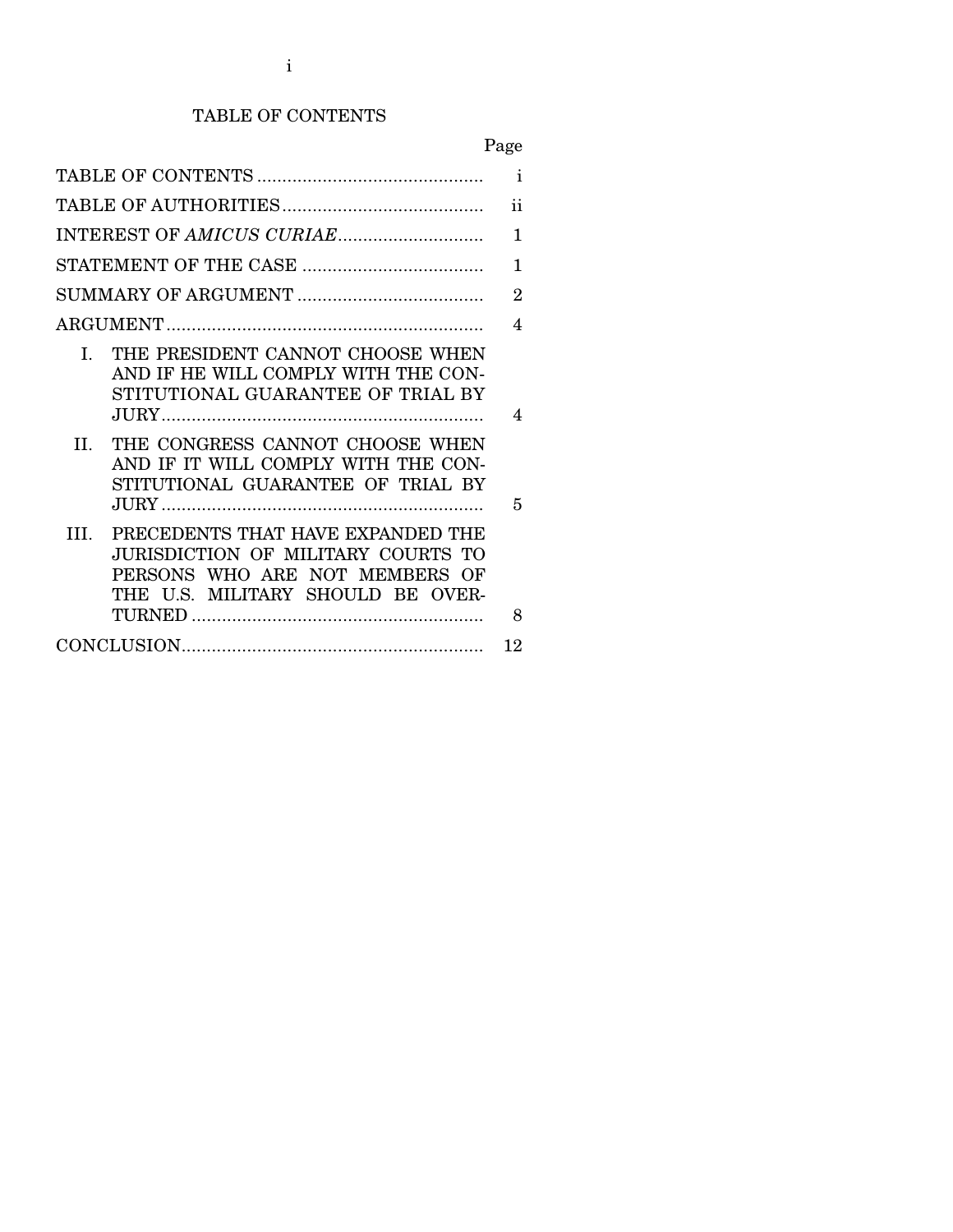## TABLE OF AUTHORITIES

## Page

## CASES

| Application of Yamashita, 327 U.S. 1 (1946)  9, 10 |  |
|----------------------------------------------------|--|
|                                                    |  |
| Ex Parte Milligan, 71 U.S. (4 Wall.) 2 (1866) 3, 7 |  |
|                                                    |  |
|                                                    |  |
| Johnson v. Eisentrager, 339 U.S. 763 (1950)  9, 10 |  |
|                                                    |  |

#### **CONSTITUTION**

## SCHOLARSHIP AND OTHER SOURCES

| Lynch, Timothy, Power and Liberty in Wartime,                                                   |
|-------------------------------------------------------------------------------------------------|
| 2003-2004 CATO SUP. CT. REV. 23 (2004)  5, 10                                                   |
| Lynch, Timothy, Rethinking the Petty Offense<br>Doctrine, 4 KAN. J.L. & PUB. POL'Y 7 (1994)  10 |
| Powers, Richard Gid, Secrecy and Power: The Life                                                |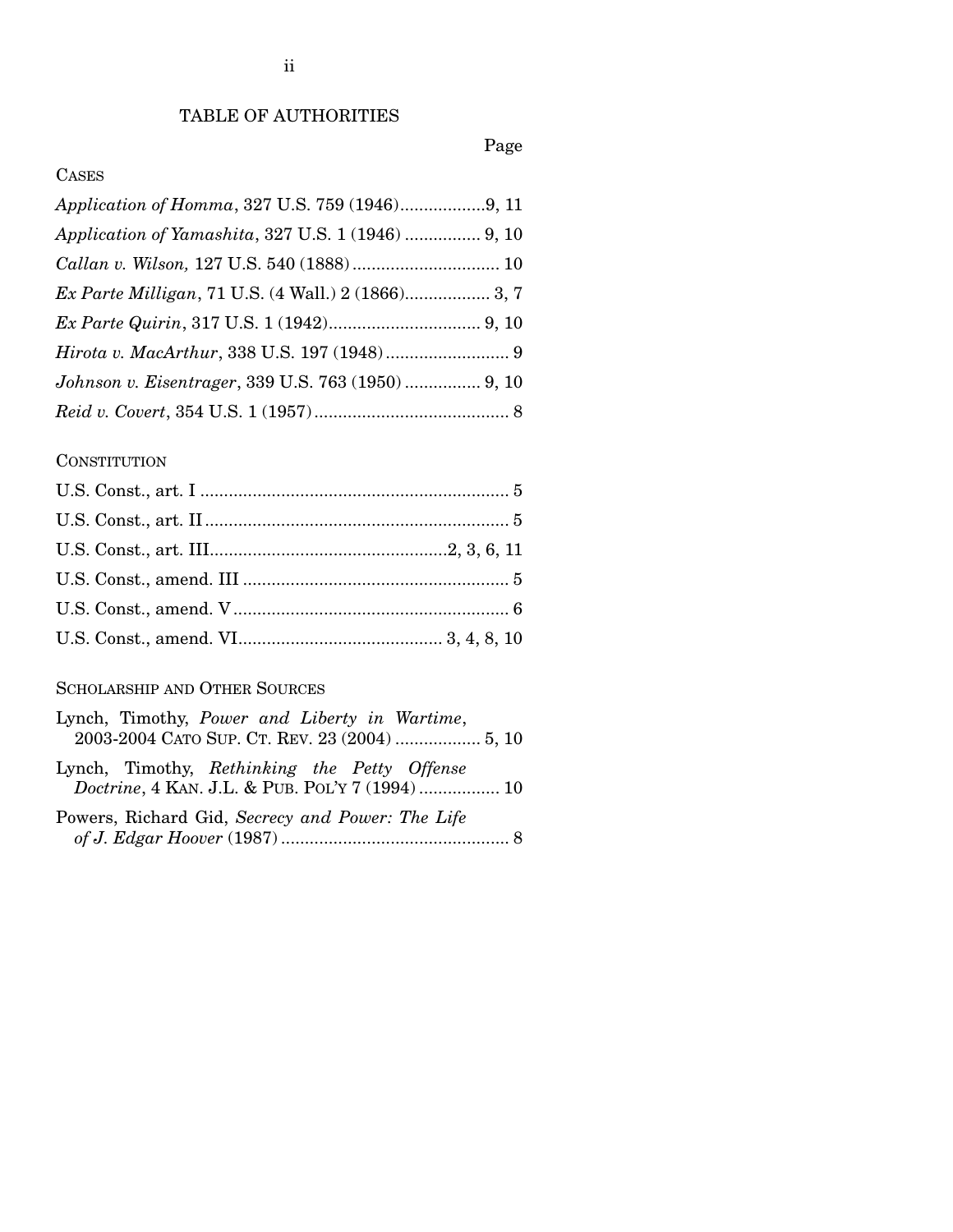TABLE OF AUTHORITIES – Continued

Page

Lawson, Gary, *The Constitutional Case Against Precedent*, 17 HARV. J.L. PUB. POL'Y 232 (1994) ........... 10

Testimony of Scott Silliman before U.S. Senate Committee on the Judiciary (November 18, 2001) ........11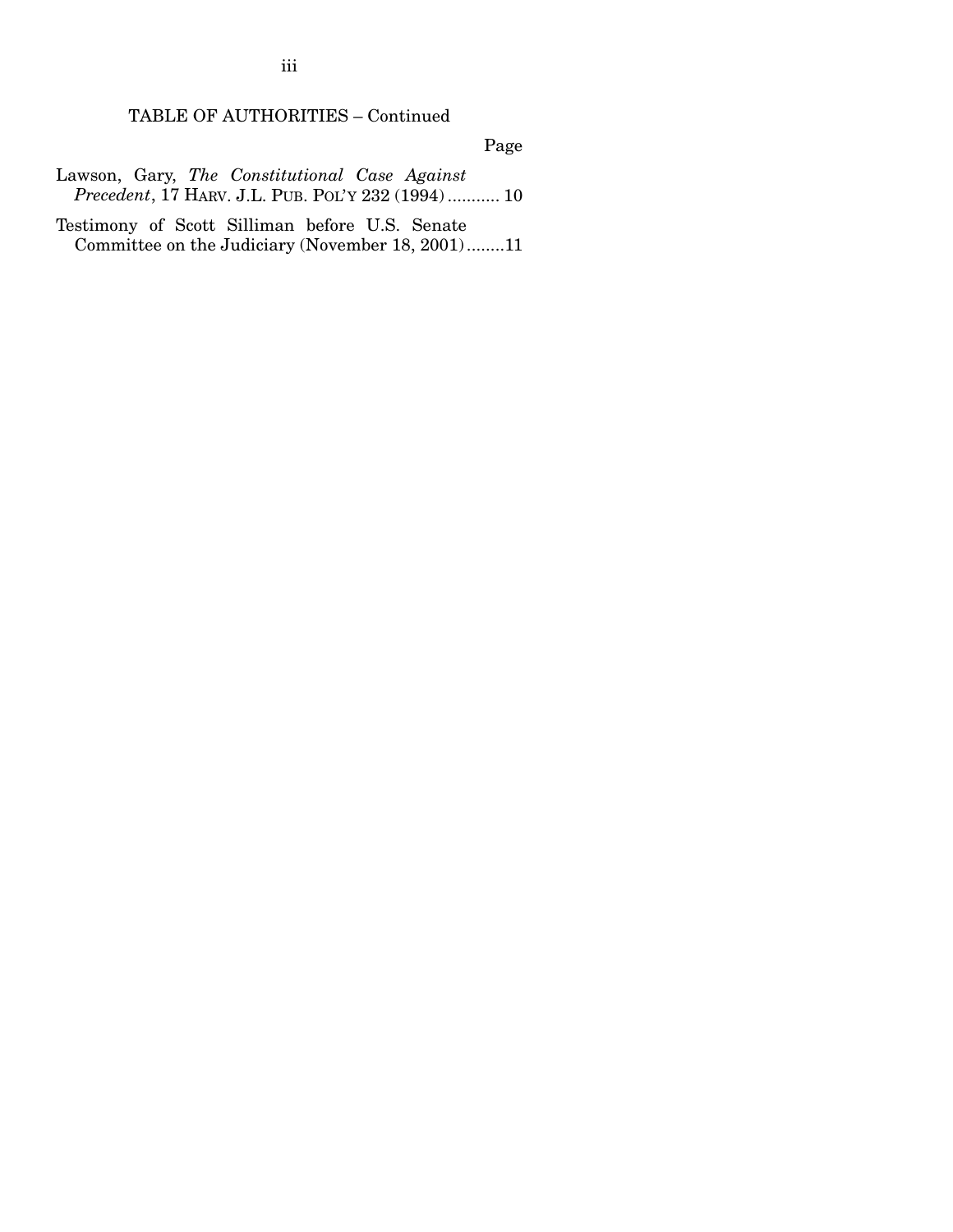#### **INTEREST OF** *AMICUS CURIAE*<sup>1</sup>

 The Cato Institute was established in 1977 as a nonpartisan public policy research foundation dedicated to advancing the principles of individual liberty, free markets, and limited government. Cato's Center for Constitutional Studies was established in 1989 to help restore limited constitutional government and secure those constitutional rights, both enumerated and unenumerated, that are the foundation of individual liberty. Toward those ends, the Center publishes books and studies, conducts conferences and forums, publishes the annual *Cato Supreme Court Review*, and files *amicus curiae* briefs with the courts. Because the instant case raises vital questions about the power of government to punish persons without a trial by jury, the case is of central concern to Cato and the Center.

#### **STATEMENT OF THE CASE**

--------------------------------- ♦ ---------------------------------

 Salim Ahmed Hamdan had some involvement with the Al-Qaeda terrorist network in Afghanistan between 1996 and 2001. The precise nature of that involvement is a matter of some dispute. The Government contends that Hamdan was a member of a conspiracy to commit murderous attacks on civilians. Hamdan denies those allegations and claims he performed only harmless, mundane tasks, such as driving Osama bin Laden from place to place.

<sup>&</sup>lt;sup>1</sup> The parties' consent to the filing of this *amicus* brief have been lodged with the Clerk of this Court. In accordance with Rule 37.6, *amicus* states that no counsel for either party has authored this brief in whole or in part, and no person or entity, other than the *amicus*, has made a monetary contribution to the preparation of this brief.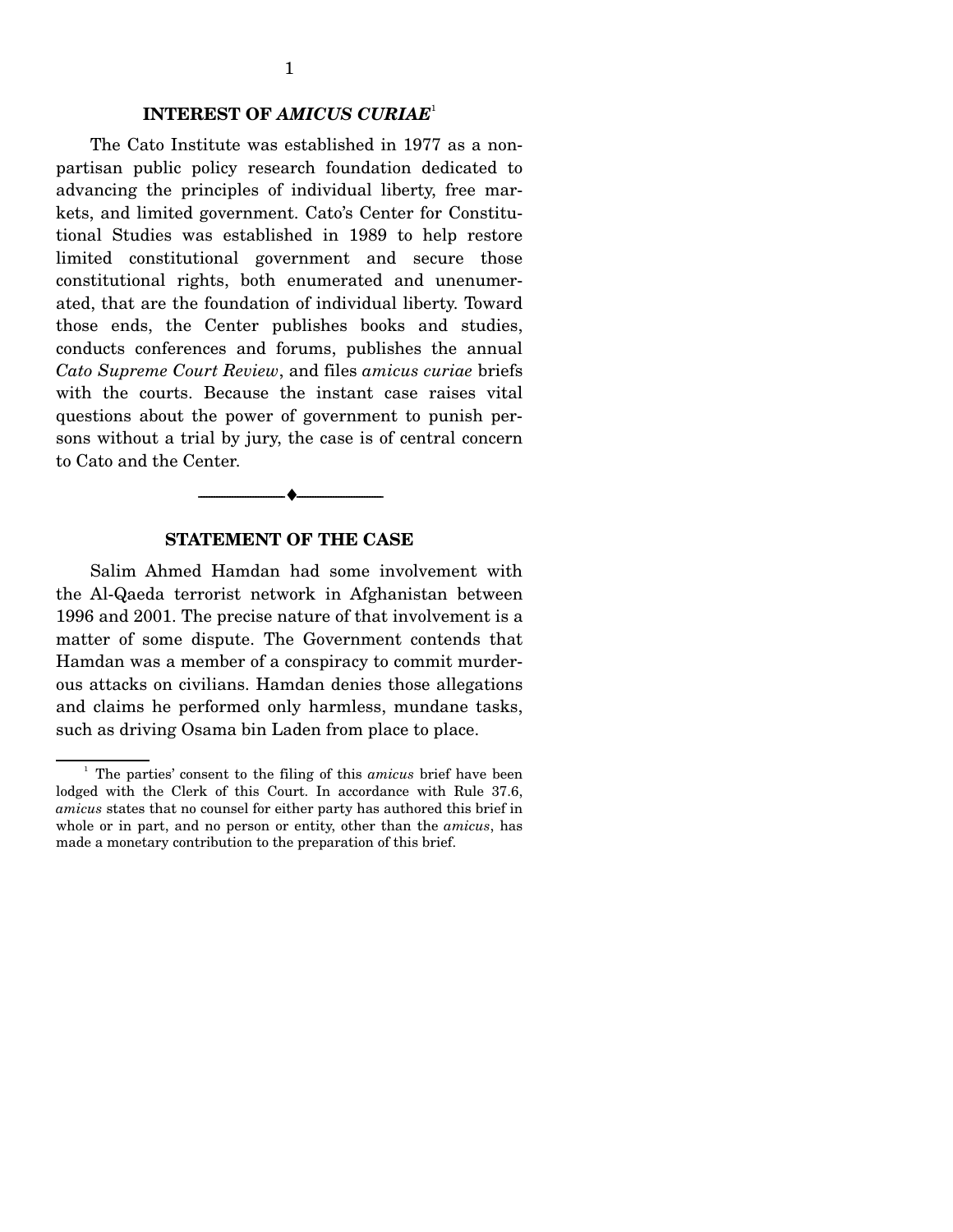By way of background, after the September 11th terrorist attacks, President Bush ordered the U.S. military to attack Al-Qaeda's base camps in Afghanistan. During this conflict, Hamdan was captured by Afghani militia forces in November 2001. The militia turned Hamdan over to the American military, which, in turn, moved him to the Guantanamo Bay Naval Base in Cuba. The legality of Hamdan's imprisonment in a military facility is *not* an issue in this case.

 The Government is now seeking to prosecute Hamdan for certain offenses before a special military commission. The Government contends that once the Executive makes an "enemy combatant" determination, the prisoner is essentially a rightless creature. According to President Bush's Military Order, which establishes the military commission, the accused "shall not be privileged to seek any remedy . . . in any court of the United States, or any State thereof." Section 7(b)(2). Despite the terms of that order, Hamdan challenges the legality of the military commission that is seeking to establish its jurisdiction to try him for certain offenses.



#### **SUMMARY OF ARGUMENT**

 Since the September 11th terrorist attacks, the Government has made several sweeping constitutional claims – most notably that the Executive can seize American citizens, place them in solitary confinement, deny any and all visitation, including with legal counsel, and, in effect, deny prisoners access to Article III judges to seek the habeas "discharge" remedy. According to the Government, the salient legal point is whether or not the Executive has issued an "enemy combatant" order to his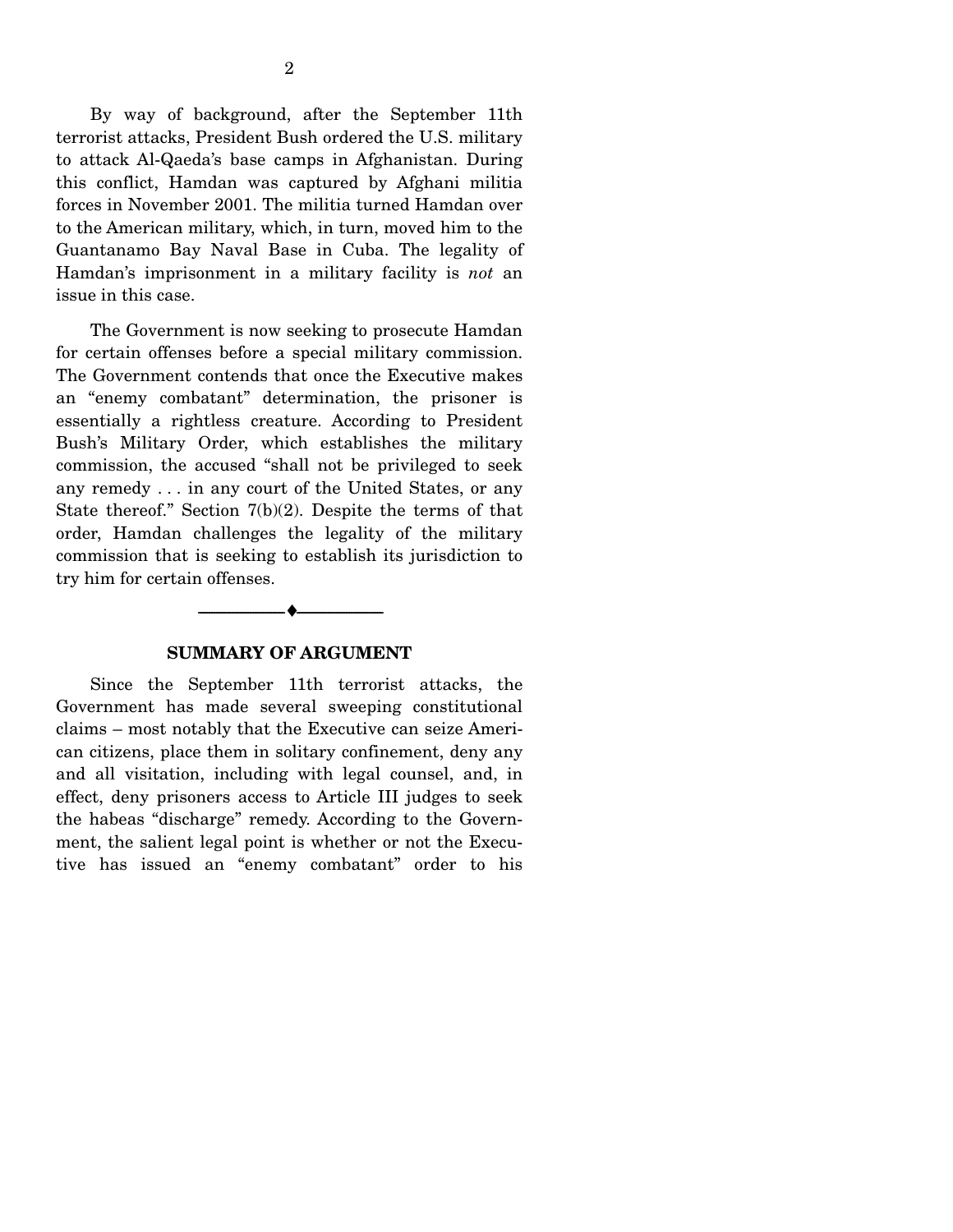Secretary of Defense. Once the "enemy combatant" order is produced, it is argued, the courts must abstain so as not to encroach upon the Executive's "inherent powers." In effect, the Government is using the "enemy combatant" label to revive Attorney General James Speed's claim that when the country is at war, the President becomes "the supreme legislator, supreme judge, and supreme executive." *Ex Parte Milligan*, 71 U.S. (4 Wall.) 2, 14 (1866) (Argument for the United States). This Court should reject these sweeping claims in the most emphatic terms.

 The issue in this case is primarily one of jurisdiction, not conformance with procedural due process. The Government is advancing the claim that the Executive has the "inherent power" to convene military commissions for persons who are alleged "enemy combatants." Since this power is derived from the Commander-in-Chief Clause, it is argued, congressional authorization is not only unnecessary, it is beside the point, as the terms of a mere statute may impinge upon the Executive's power to try and punish the enemy. The salient point, as noted, is whether or not an "enemy combatant" order can be produced. If it can, the Executive can go so far as to try an American citizen on capital charges without trial by jury.

 The Government's constitutional claims are profoundly misguided. Article III, Section 2 provides, "The Trial of all Crimes, except in Cases of Impeachment; shall be by Jury." The Sixth Amendment provides, "In all criminal prosecutions, the accused shall enjoy the right to a speedy and public trial, by an impartial jury." Given those explicit provisions, there is no case for extending the jurisdiction of the military courts to any person that the Executive perceives to be an "enemy combatant." And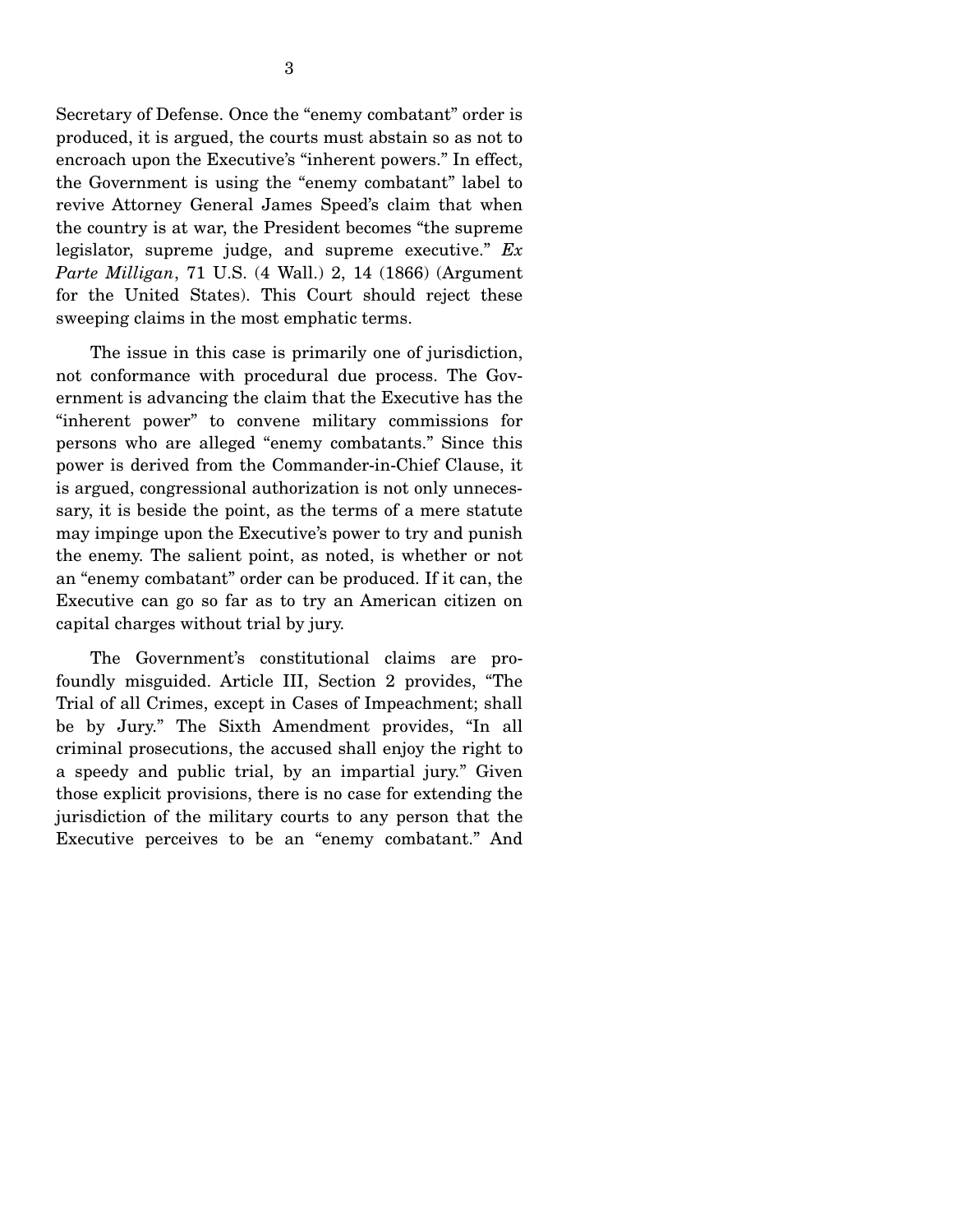there is certainly no place in American law for special military "tribunals" or "commissions."

--------------------------------- ♦ ---------------------------------

#### **ARGUMENT**

#### **I. THE PRESIDENT CANNOT CHOOSE WHEN AND IF HE WILL COMPLY WITH THE CON-STITUTIONAL GUARANTEE OF TRIAL BY JURY**

 The Government advances the argument that the President has the "inherent power" to convene military tribunals to try alleged "enemy combatants." If that proposition is true – that the President can disregard the jury trial guarantee set forth in the Sixth Amendment – it would presumably follow that the President can disregard the other constitutional protections set forth in that amendment, such as the right to a speedy trial, the right to a public trial, the right to be informed of the charges, the right to confront witnesses, the right to call favorable witnesses, and the right to the assistance of counsel. And if that proposition is true, it would presumably follow that the President can go further, if he chooses, and disregard the safeguards set forth in the other amendments, such as the ban on double jeopardy and the ban on cruel and unusual punishment.

 Indeed, if the Government's constitutional claim is to be carried to the limits of its logic, the President can try any alleged "enemy combatant" in the world at any time and in any place. If the power to convene a military tribunal is truly derived from the Commander-in-Chief Clause, any federal statute that would "interfere" with that power, such as a prohibition upon executions of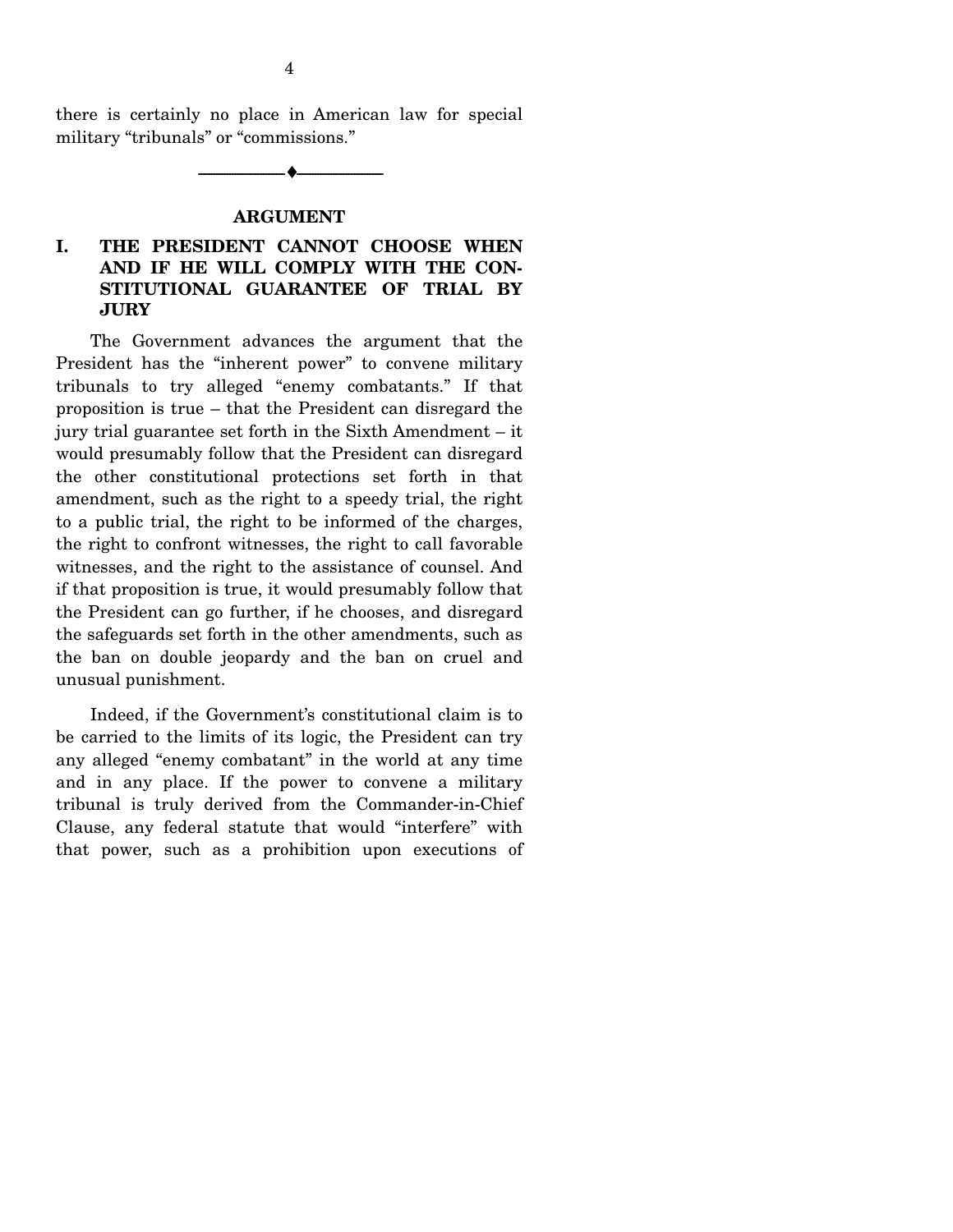"enemy combatants" who are American citizens, would constitute a violation of the separation of powers principle.

 The Government's constitutional claim is preposterous. Consider the text of the Third Amendment, which provides, "No Soldier shall, in time of peace be quartered in any house, without the consent of the Owner, nor in time of war, but in a manner to be prescribed by law." If the Commander-in-Chief does not have the power to quarter a soldier in an American household in a "time of war" except as prescribed by a law enacted by the legislature, it is inconceivable that the Commander-in-Chief has the "inherent" power to seize a member of the household, try him or her in secret, and execute the prisoner for a war crime after a summary military proceeding. The Bill of Rights cannot be so easily evaded.

### **II. THE CONGRESS CANNOT CHOOSE WHEN AND IF IT WILL COMPLY WITH THE CONSTI-TUTIONAL GUARANTEE OF TRIAL BY JURY**

 The Government argues that even if the Executive cannot convene military tribunals pursuant to the Commander-in-Chief Clause, Congress can authorize such proceedings pursuant to its Article I powers. This claim is also without merit.

 The American Constitution is a legal charter that empowers and limits government in both peacetime and wartime. *See*, *e.g*., Timothy Lynch, *Power and Liberty in Wartime*, 2003-2004 CATO SUP. CT. REV. 23 (2004). The Framers of the Constitution anticipated the necessity of wartime measures, but they were also keenly aware of the need for safeguards against the arbitrary exercise of government power. Article I, Section 8 empowers the Congress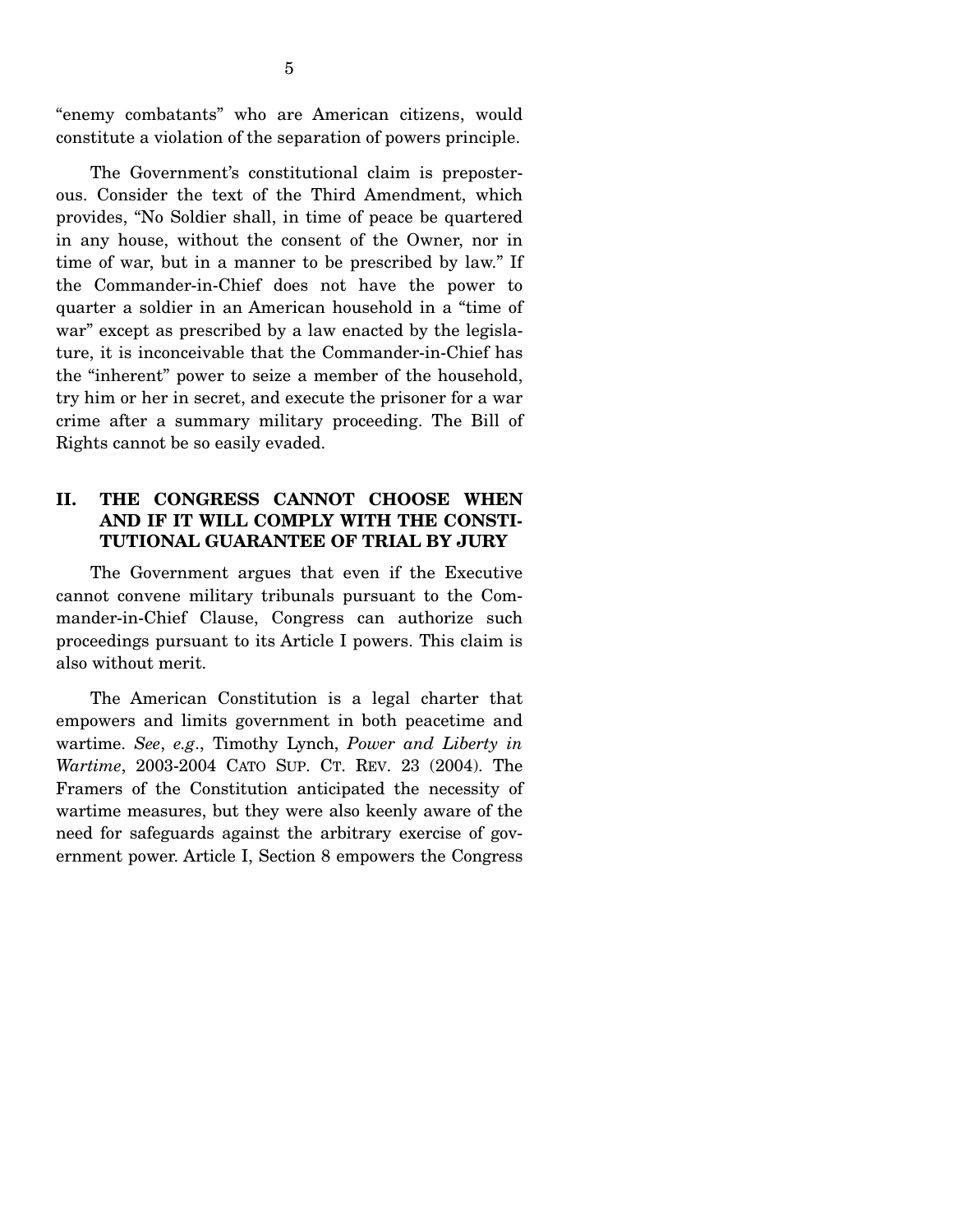"To define and punish . . . Offenses against the Law of Nations." That is, Congress may define the offense and prescribe the punishment for persons who are convicted of such offenses. The key point, however, is that the mode of trial is not left to the discretion of the legislature. Except for impeachment proceedings, all crimes are to be tried before juries. There is no exception for "war crimes."

 The text of the Fifth Amendment is also instructive: "No person shall be held to answer for a capital, or otherwise infamous crime, unless on a presentment or indictment of a Grand Jury, *except in cases arising in the land or naval forces, or in the Militia, when in actual service in a time of War or public danger*" (emphasis added). The explicit exemption for cases arising "in a time of War" demonstrates that when the Framers wanted to allow for some variance from ordinary criminal law procedures, they did so. $2$ 

 Article III, Section 3 sets forth special rules for trying persons who are accused of treason. Here is another example of where the Constitution fully anticipates situations where a citizen has levied war against his own countrymen. But instead of lowering the constitutional bar, the Framers *heightened* the constitutional standard of proof for the Government. This section provides further evidence that the ordinary constitutional procedures remain in effect for offenses other than treason – even if the offenses involve levying war against the United States.

<sup>&</sup>lt;sup>2</sup> George Washington's use of a military tribunal during the Revolutionary War does not help the Government since the pertinent provisions of the Bill of Rights were not the supreme law of the land at that time.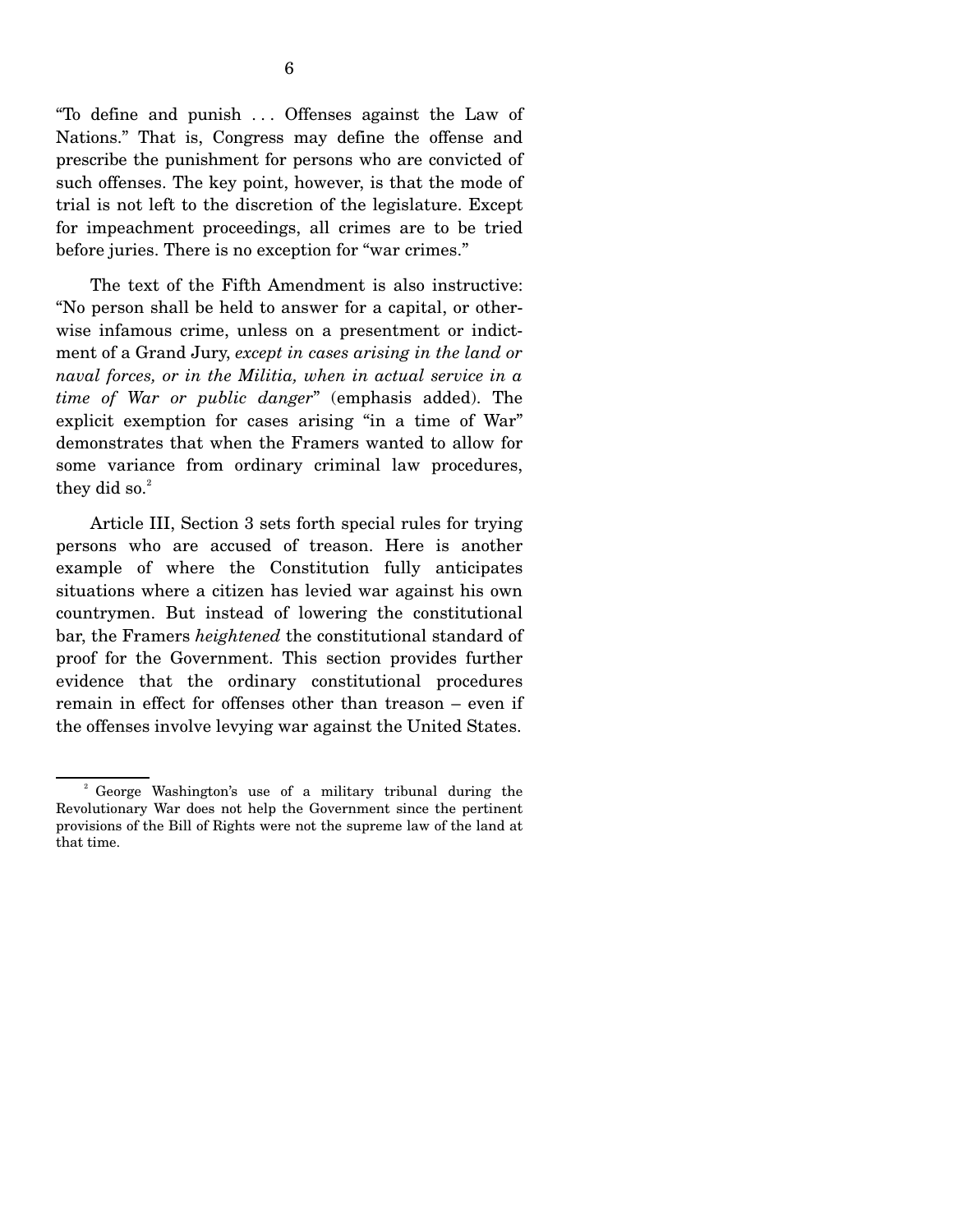Congress may suspend the Writ of Habeas Corpus "when in Cases of Rebellion or Invasion the public Safety may require it." However, the suspension of the writ merely expands the power of the Executive to detain persons who are perceived to be dangerous. It does not follow that the suspension creates a prosecutorial power to try and execute prisoners. The detention of persons neutralizes any immediate threat to public safety, but if the Executive elects to exert his power beyond a brief detention and seeks to impose long-term imprisonment or the death penalty, he cannot deny the prisoners the benefit of a trial by jury.

 *Amicus Curiae* does not challenge the constitutional legitimacy of the Uniform Code of Military Justice (UCMJ). Congress does have the power "To make Rules for the Government and Regulation of the land and naval Forces." It does not follow, however, that Congress can expand the class of persons who are subject to prosecution under the UCMJ. To reconcile the tension between the jury trial provisions and the legislative power to make rules for the "land and naval Forces," this Court has ruled that the military jurisdiction should not extend beyond those who are actually serving in the army, navy, and militia. *See Ex Parte Milligan*, 71 U.S. (4 Wall.) 2, 122-23 (1866). That is a sensible reading of the constitutional text.

 The Government seeks to improvise constitutional procedures because the war against the Al-Qaeda terrorist network is a new type of warfare, one that is not always waged on the conventional battlefield. But our constitutional republic has actually faced greater challenges than this. For example, during the cold war, the Government discovered that Julius Rosenberg had passed vital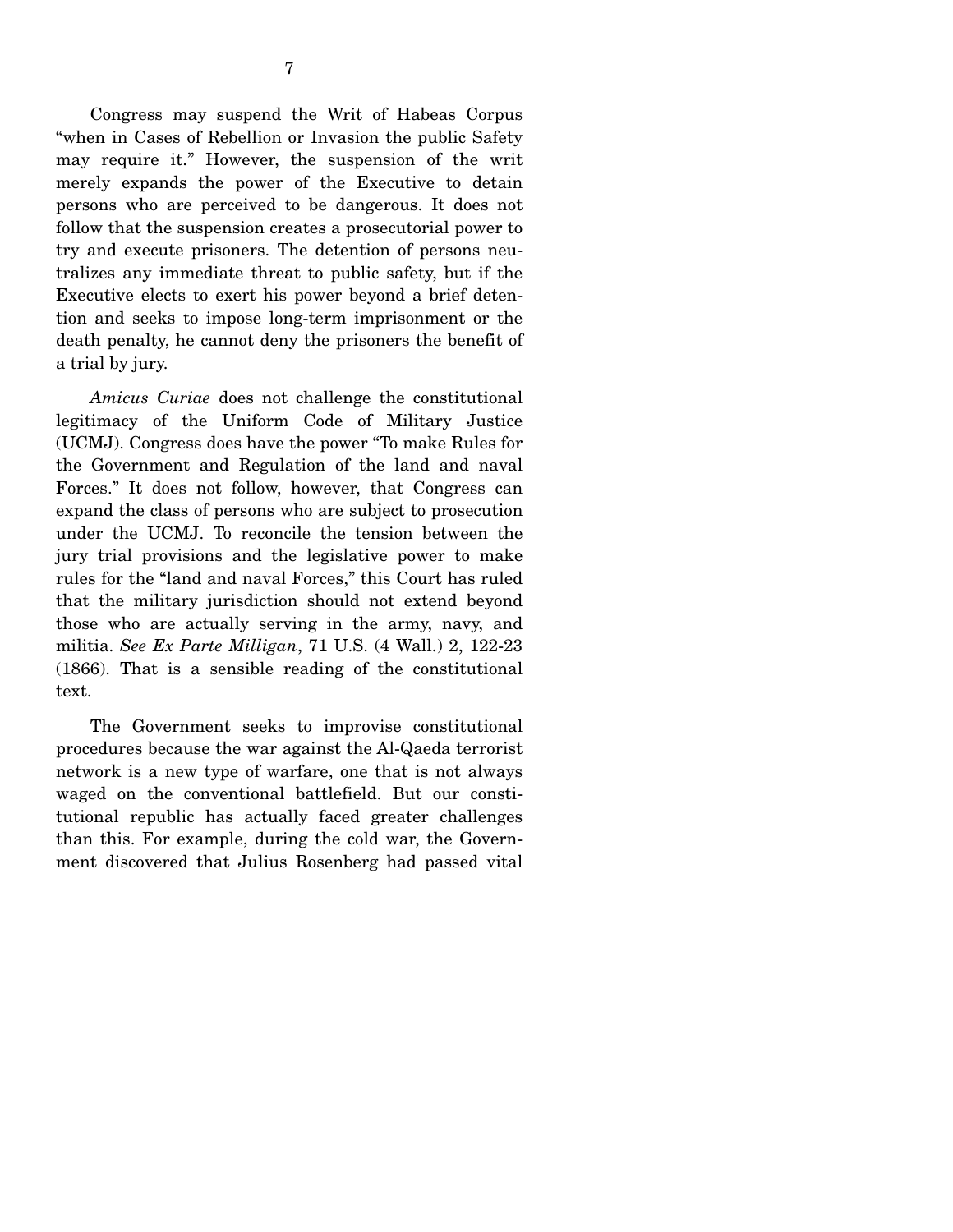intelligence regarding nuclear weaponry to the Soviet Union. *See* Richard Gid Powers, *Secrecy and Power: The Life of J. Edgar Hoover* 300-310 (1987). Rosenberg was tried before a jury even though he was acting as an agent of a foreign power, even though he posed as a harmless civilian, and even though his actions endangered the lives of millions.

### **III. PRECEDENTS THAT HAVE EXPANDED THE JURISDICTION OF MILITARY COURTS TO PERSONS WHO ARE NOT MEMBERS OF THE U.S. MILITARY SHOULD BE OVERTURNED**

 To properly analyze the important issues that are at stake in this case, this Court should begin with first principles. The Sixth Amendment says that jury trials are guaranteed in "all criminal prosecutions." If that language does not immediately resolve the case, it does establish a constitutional baseline. The sweeping language of the jury trial guarantee is entitled to a presumption that it means precisely what it says. Without that presumption, the overriding purpose of our written constitution is largely frustrated.

 In *Reid v. Covert*, 354 U.S. 1, 39 (1957), Justice Black observed that "slight encroachments" on the Bill of Rights "create new boundaries from which legions of power can seek new territory to capture." Unfortunately, that is an apt description of this Court's jurisprudence with respect to military jurisdiction. The first "slight" deviation was to exempt members of the U.S. military from all of the safeguards in the Bill of Rights. That step seemed relatively harmless and was arguably justified by the legislature's power to make rules for the "land and naval Forces." The problem, of course, is that that precedent created "new boundaries from which legions of power" have sought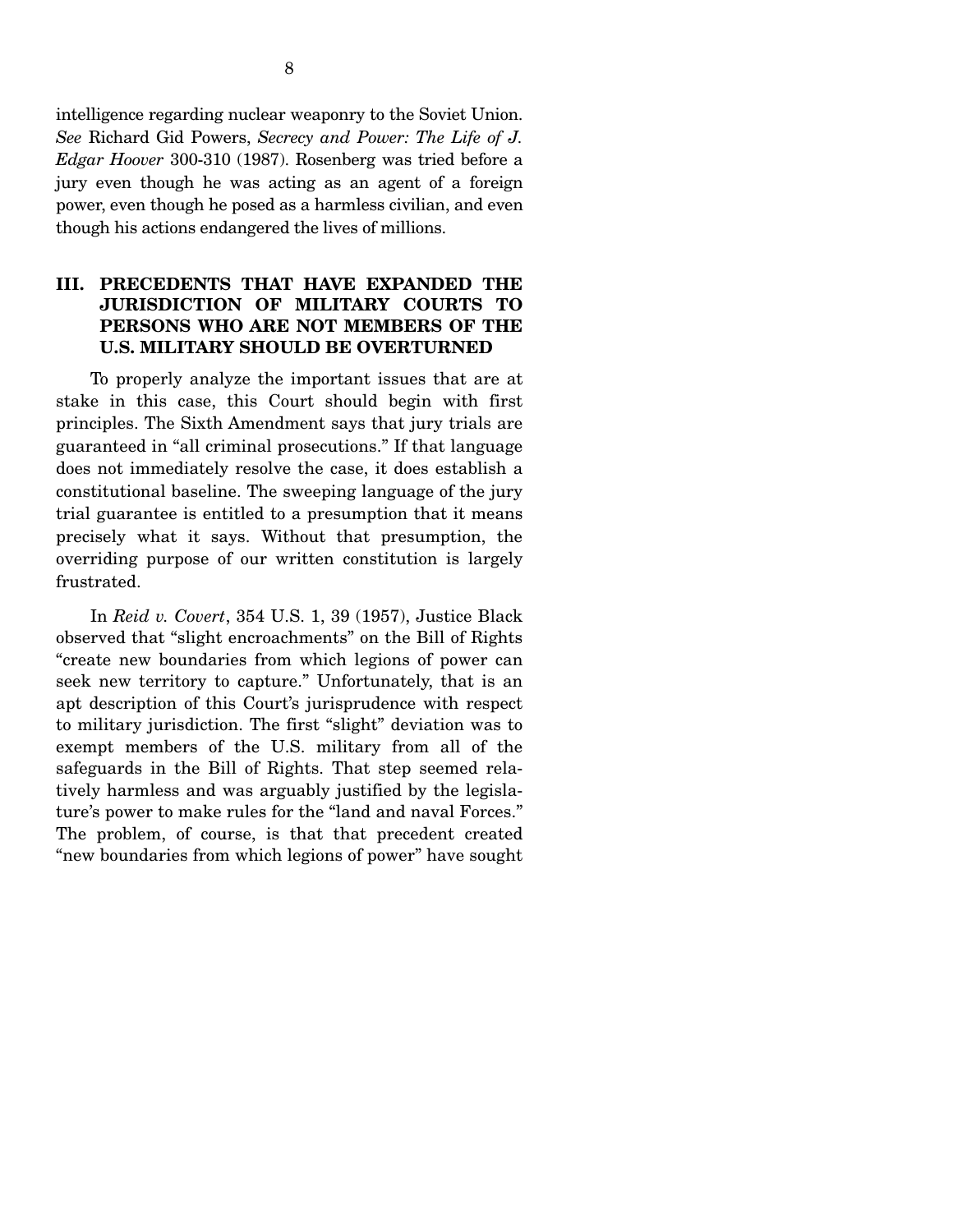"territory to capture." After members of the U.S. military were exempted, members of the opposition forces were exempted. Next, enemy soldiers could be tried before "special" military courts, instead of the regular court martial proceeding. *See generally Johnson v. Eisentrager*, 339 U.S. 763 (1950); *Hirota v. MacArthur*, 338 U.S. 197 (1948); *Application of Yamashita*, 327 U.S. 1 (1946); *Application of Homma*, 327 U.S. 759 (1946).

 Though erroneous, the precedents upholding military commissions could at least be cabined by some of the conventions of war between nation states. Uniforms, for example, made it possible to distinguish combatants from noncombatants. No one doubted that Tomoyuki Yamashita was a General in the Japanese Imperial Army. But if those precedents are now extended to loose-knit terrorist organizations, the class of persons who will be subject to military prosecution may expand dramatically. Because terrorists pose as civilians, our legal system will very likely see a steady influx of cases where the Government will be leveling "war crime" charges against persons who appear to be civilians.<sup>3</sup> Except for a handful of cases where the defendant will be known by all to be a member of a terrorist organization (*e.g*. Osama bin Laden), the problem of circularity will present itself.

 To take a concrete example, suppose the President accuses a lawful permanent resident of the United States of

<sup>&</sup>lt;sup>3</sup> The Government repeatedly glosses over the fact that the saboteurs that were tried before a military tribunal in 1942 *did not contest their status as "enemy combatants." See Ex Parte Quirin*, 317 U.S. 1, 47 (1942). And *Quirin's* attempt to distinguish *Milligan* is not persuasive because Milligan's alleged offenses put him squarely into the "enemy combatant" category. If this misguided precedent must be preserved, it should only apply to prisoners who do not contest their status as enemy combatants.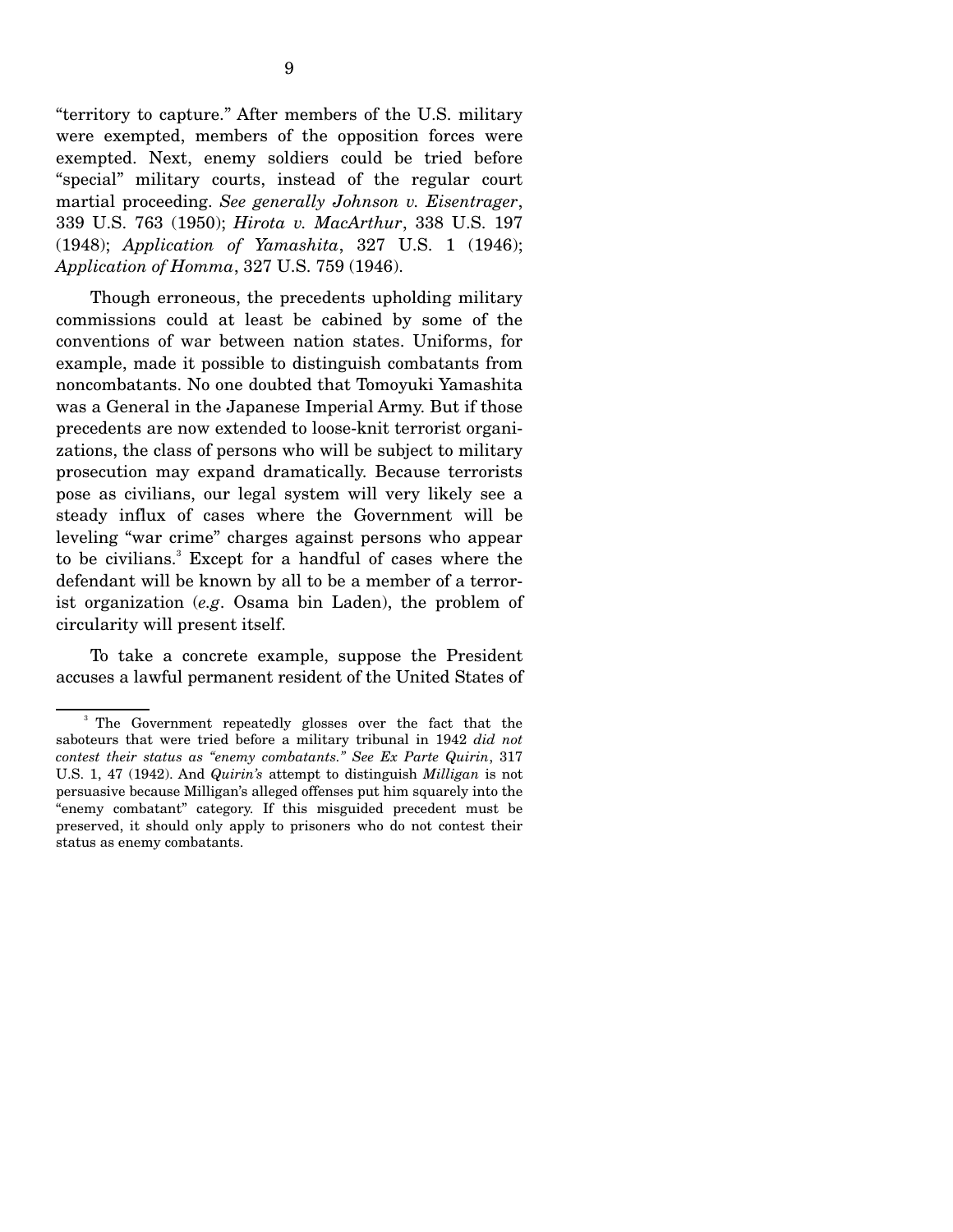aiding and abetting terrorism. The person accused responds by denying the charge and by insisting on a trial by jury so that he can establish his innocence. The President responds by saying that "enemy combatants" are not entitled to jury trials. The defendant is then flown to Guantanamo Bay for his trial before a military commission.<sup>4</sup>

 The Government is anxious to defend, standardize, and expand the legal principles enunciated in *Quirin*, *Yamashita*, and *Eisentrager*. *Amicus Curiae* respectfully submits that it was a mistake for this Court to expand the scope of military jurisdiction beyond its actual members. Instead of expanding those erroneous precedents, this Court should overrule them so as to keep the military power in strict subordination to civilian authority. *See, e.g*., Lynch, 2003-2004 CATO SUP. CT. REV. at 41-46; Gary Lawson, *The Constitutional Case Against Precedent*, 17 HARV. J.L. PUB. POL'Y 23 (1994).<sup>5</sup>

<sup>&</sup>lt;sup>4</sup> Although President Bush's Military Order creating military tribunals initially exempted American citizens, it is apparent that he believes he has the power to extend his order to citizens at any time. *See* Brief for the United States, *Rumsfeld v. Padilla*, 542 U.S. 426 (2004). If this happens, the jury trial will lose its constitutional foundation and will be bypassed with impunity by the Executive Branch.

<sup>&</sup>lt;sup>5</sup> Amicus urges a return to the constitutional text and first principles. This Court made a wrong turn in *Callan v. Wilson,* 127 U.S. 540 (1888) and the errors contained in that ruling have multiplied. *See* Timothy Lynch, *Rethinking the Petty Offense Doctrine*, 4 KAN. J.L. & PUB. POL'Y 7 (1994). *Quirin* relied upon *Callan* to justify its departure from the constitutional text. *See Quirin*, 317 U.S. at 39-40. And the Government is now using *Quirin* to advance the proposition that a whole new class of civilians, a class which *denies* the "enemy combatant" label, can be denied the protections set forth in the Sixth Amendment.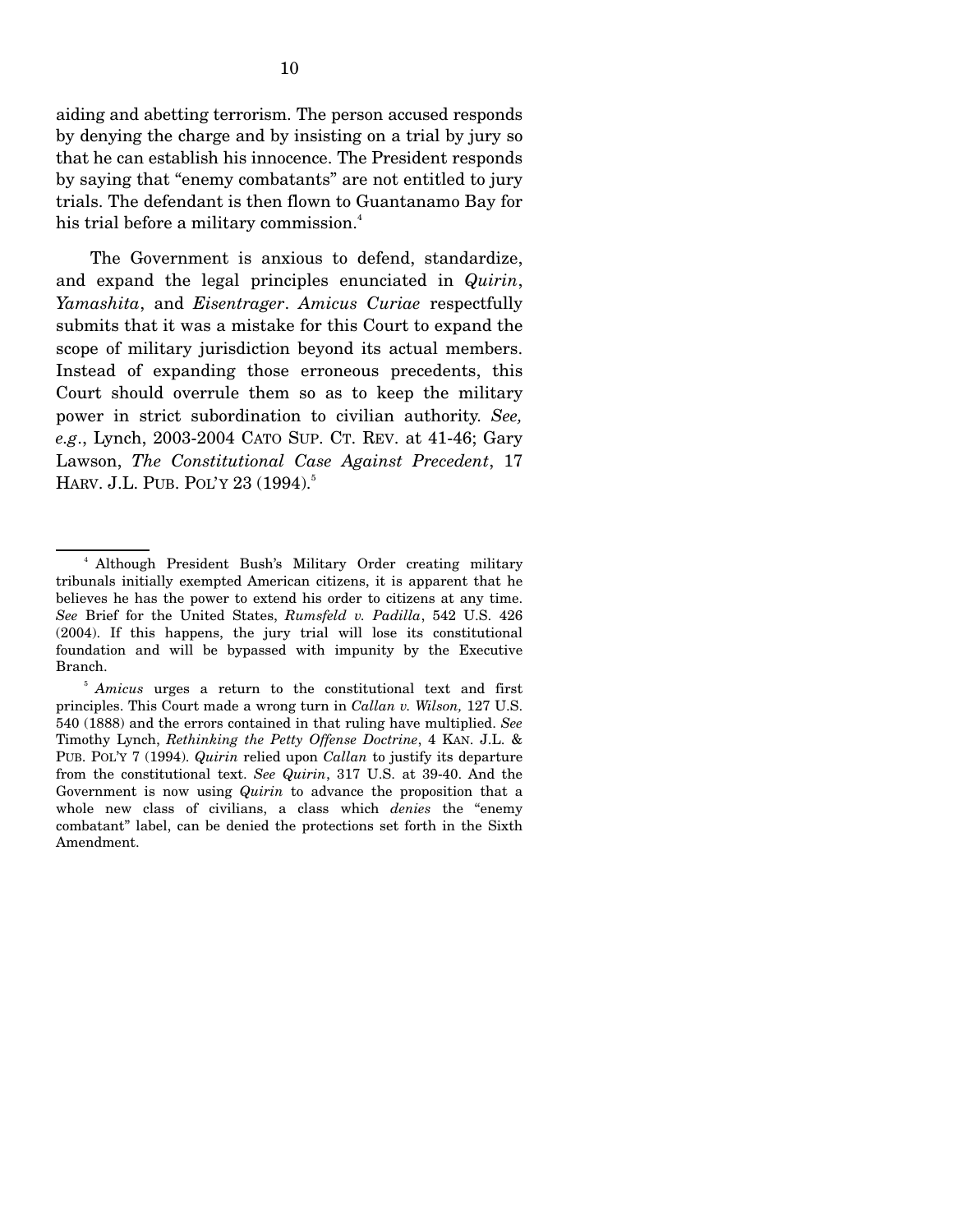The American Constitution affords our Commanderin-Chief latitude to take enemy personnel into custody in a war zone. Trials and executions are another matter entirely. Once the prisoner is disarmed and jailed, there is no military exigency. If the Executive elects to go so far as to seek the death penalty against an incarcerated individual, he should bring his evidence of criminality into an Article III court and persuade a jury of the prisoner's culpability. $<sup>6</sup>$ </sup> Instead of disparaging our principles as burdensome technicalities, we should all pause to remember that our Constitution is predicated upon the dignity of individual human beings and that the protections set forth in the Bill of Rights were only established after centuries of struggle. *See Application of Homma*, 327 U.S. 759, 760 (1946) (Murphy, J., dissenting). If our constitutional principles need some alterations because of an implacable new enemy, the Executive can take his case to the American electorate and pursue the amendment procedures that are outlined in Article V.

--------------------------------- ♦ ---------------------------------

<sup>6</sup> Congress has already accommodated the Government's need to protect classified information during civilian criminal trials. *See* Testimony of Scott Silliman before U.S. Senate Committee on the Judiciary (November 18, 2001).